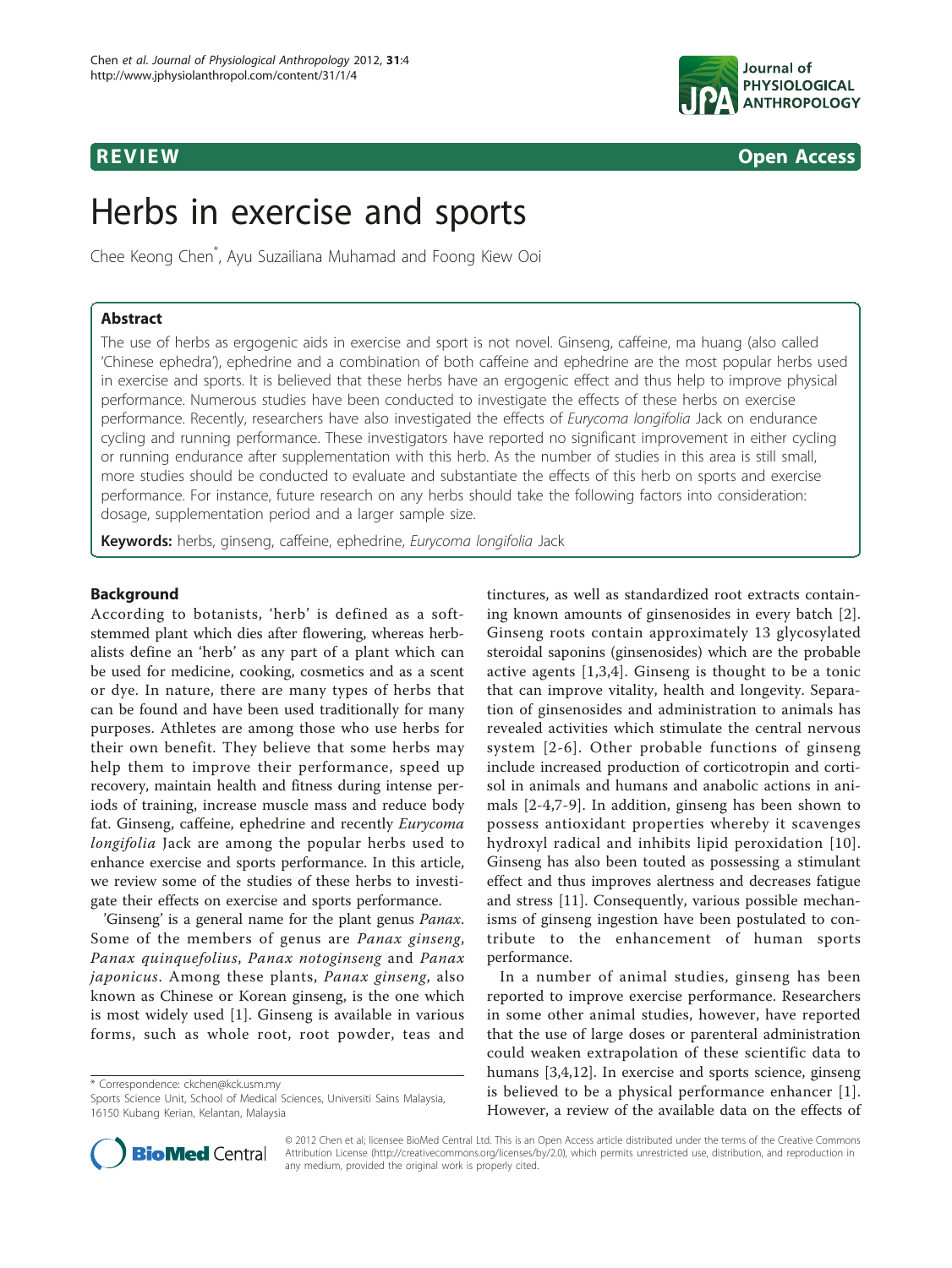ginseng on human exercise performance reveals doseresponse and duration effects, which may account for the equivocal results reported [[13\]](#page-5-0). Its chronic use has been believed to improve cardiorespiratory function and lower lactate concentration in the blood in addition to improving physical performance [[14](#page-5-0)]. Nevertheless, it has been reported that its benefits were best seen in individuals in poor physical condition [\[4\]](#page-5-0).

Many study investigators have found that ginseng can increase exercise duration until exhaustion during forced exercise trials [[4,14\]](#page-5-0). This was believed to be due to stress adaptation via ginseng supplementation [[11](#page-5-0)]. Panax ginseng has been investigated extensively for its stress-attenuating activity [[15\]](#page-5-0). It is a well-known adaptogen and has been shown to be effective in attenuating stress-induced adverse effects in astronauts and soldiers [[16](#page-5-0)]. Rai and colleagues [\[17](#page-5-0)] demonstrated that *Panax* ginseng has potent adaptogenic activity that is mediated by regulation of pituitary adrenocorticotropic hormone secretion to combat stress. This adaptation to stress may increase exercise time to exhaustion [\[1](#page-5-0)]. For example, Liang et al. [[18\]](#page-5-0) reported that, in untrained adults, consumption of one 1, 350-mg Panax notoginseng capsule per day for 30 days improved their endurance time by more than 7 minutes and lowered their maximal mean blood pressure and maximal oxygen consumption  $(VO<sub>2</sub>max)$  at the 24th minute during endurance cycling exercise. McNaughton et al. [[19](#page-5-0)] conducted a placebocontrolled cross-over study in which the subjects were given Chinese ginseng, Siberian ginseng or placebo supplements (1 g/day for 6 weeks for each supplement). They reported that Chinese ginseng significantly increased maximal oxygen consumption, postexercise recovery and pectoral and quadriceps strength, but handgrip strength did not change after the supplementation regimen. Furthermore, it has been shown that a single dose of Panax ginseng (200 mg) can modulate circulating blood glucose level, enhance cognitive performance on a mental arithmetic task and ameliorate the increase in subjective feeling of mental fatigue during sustained intense cognitive processing [\[20\]](#page-5-0).

It has been reported that the use of ginseng does not lead to any positive test results for banned substances after urine testing of elite athletes, although ginsenosides and their metabolites were detectable in the sera and urine of athletes following the ingestion of ginseng [[21](#page-5-0),[22\]](#page-5-0). Panax ginseng has certain ergogenic properties that may improve both physical and mental performance, provided that the dosage is adequate ( $\geq 200$  mg/day) and the supplementation period is of sufficient duration ( $\geq 8$ ) weeks). In addition, supplementation of Panax ginseng has been proven to be safe on the basis of animal toxicity studies which demonstrated that ginseng does not result in teratogenicity or mutagenicity [\[3,4\]](#page-5-0).

Researchers in related studies have revealed that caffeine supplementation can improve performance at varying intensities and modalities of exercise [[23](#page-5-0)], and evidence of its effects on submaximal exercise has also been well-documented [\[24\]](#page-5-0). However, its effect on intermittent sprint performance is still lacking [\[23\]](#page-5-0). It has been reported that plasma concentration of caffeine is maximal 1 hour after ingestion and returns to normal 6 hours after ingestion [[25\]](#page-5-0). Thus, for ergogenic purposes, a dose of caffeine ranging from 2 to 9 mg/kg body mass has been suggested to be effective, and the caffeine should be taken at least 1 hour prior to exercise or competition [\[26\]](#page-5-0).

The effect of caffeine on endurance was reported in a study where there was a significant increase (44%) in endurance running performance after athletes ingested 9 mg/kg body mass of caffeine 1 hour prior to exercise [[27\]](#page-5-0). Caffeine is a well-documented stimulant of the central nervous system as well as the cardiovascular and respiratory systems. It is believed that caffeine ingestion increases blood catecholamine concentration [[28](#page-5-0),[29\]](#page-5-0). Furthermore, its ergogenic effect on sports performance is also attributed to its effect on substrate availability, namely, free fatty acids [[30\]](#page-6-0). Increases in free fatty acid concentration in turn lead to a glycogen-sparing effect [[28](#page-5-0)] because the body's energy system will start using free fatty acid as a primary source of fuel. A recent study demonstrating endurance enhancement with caffeine supplementation (5 mg/kg body weight) showed a significantly higher level of plasma free fatty acids in the caffeine trial compared to the placebo trial [[31\]](#page-6-0). Glycogen sparing can delay the onset of exhaustion; consequently, physical performance can be enhanced [[32,33](#page-6-0)]. Researchers in two studies who used the needle biopsy procedure demonstrated a glycogen-sparing effect following caffeine supplementation [[34,35\]](#page-6-0). In addition, Kamat et al. [[36](#page-6-0)] proposed that the ergogenic effect of caffeine could be due to its antioxidant property. However, more studies need to be conducted to substantiate this claim.

Collomp et al. [[37](#page-6-0)] investigated the beneficial effects of caffeine ingestion on sprint performance in trained and untrained swimmers. Subjects' swimming velocity and blood lactate concentrations were observed to determine the plausible effects of caffeine. The subjects were required to perform 100-metre freestyle swimming twice at maximal speed: once after ingestion of 250 mg of caffeine and the other after placebo ingestion. These two tests were separated by 20 minutes of passive recovery. The study results showed that the swimming velocity of the trained swimmers was significantly improved after caffeine ingestion and that maximal blood lactate concentration was significantly enhanced in both untrained and trained subjects after caffeine ingestion.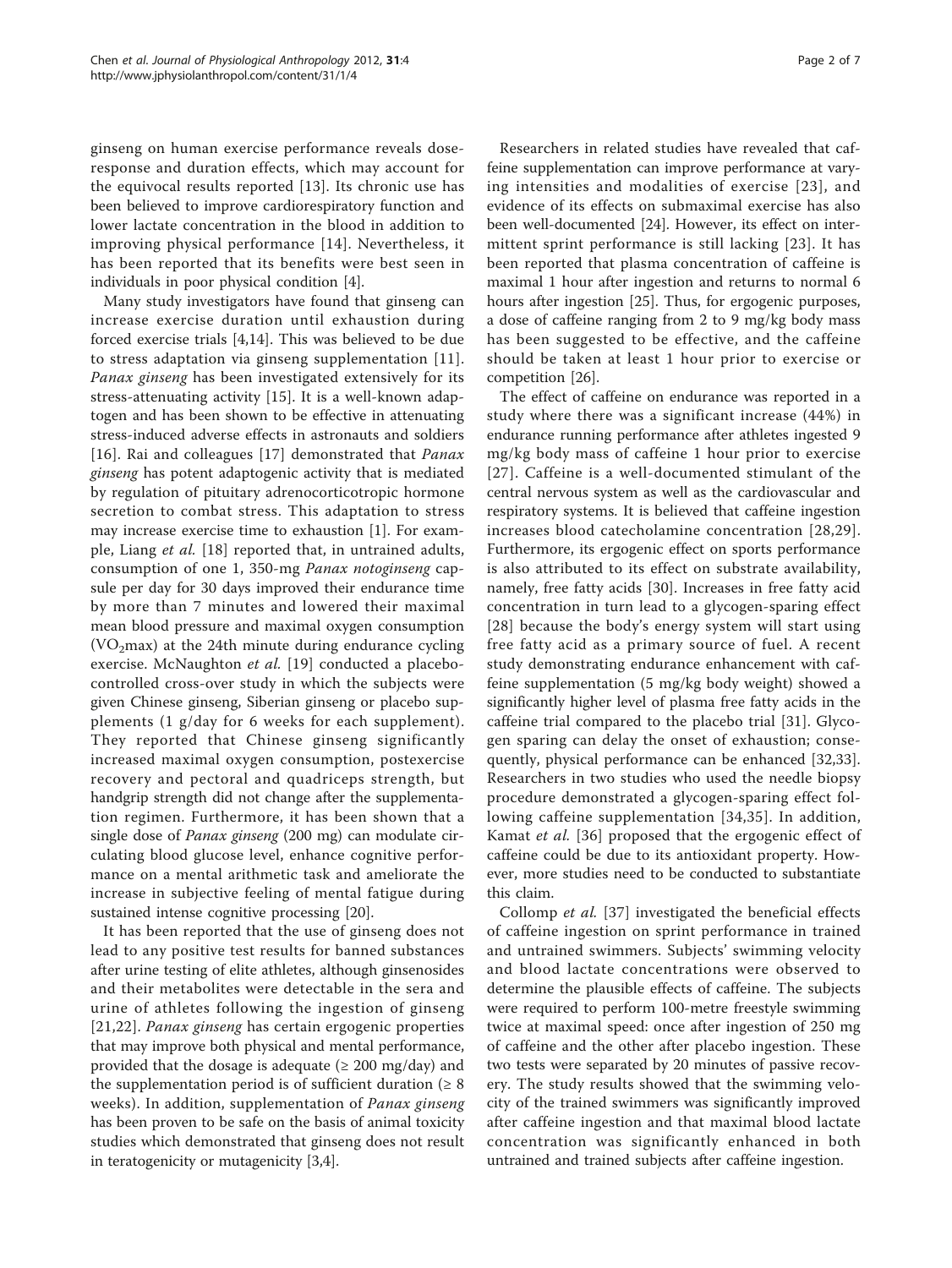Caffeine is also associated with mental alertness and mood. Yeomans and colleagues [[38](#page-6-0)] found that ingestion of 1 and 2 mg/kg caffeine at breakfast decreased reaction time and improved rated mental alertness, thus increasing performance. They also found that a 1 mg/kg dose of caffeine could increase performance accuracy. Similarly, ingestion of 1 mg/kg caffeine 60 minutes after breakfast in the subjects who did not consume any caffeine during breakfast also improved their rated mental alertness and decreased their reaction time. However, doubling caffeine ingestion did not improve those effects; the effects of caffeine in the subjects who ingested caffeine during breakfast and 60 minutes after breakfast were similar to those who ingested caffeine once, either only during breakfast or 60 minutes after breakfast. This study demonstrated that the effects of caffeine occur only in the caffeine-deprived subjects.

Chinese ephedra, or 'ma huang', is a sporophyte herb that has also been studied for its effects on exercise performance [\[39](#page-6-0)-[43](#page-6-0)]. It is found mainly in Pakistan, China and northwestern India. The active ingredients consist of ephedrine and related alkaloids [\[44](#page-6-0)]. It is a sympathomimetic alkaloid because it mimics epinephrine effects and stimulates the sympathetic nervous system [[45\]](#page-6-0). Receptors for ephedrine in human body are found on most cells, including the heart, lungs and blood vessels. Ephedrine was claimed to have ergogenic properties whereby it was believed to improve aerobic performance and endurance by reducing fatigue, increasing alertness, improving reaction time and increasing strength [[41\]](#page-6-0). However, a number of studies in which investigators examined the effects of ephedrine or pseudoephedrine on exercise performance in humans have demonstrated that there was no enhancement of performance when the normal dosages ( $\geq$  120 mg/day) considered safe were ingested [\[46](#page-6-0)-[48](#page-6-0)]. Sidney and Lefcoe [\[46](#page-6-0)] gave 24 mg ephedrine supplements to 21 males and reported no significant differences compared with placebo in muscle strength, endurance or power, speed, lung function, hand-eye coordination, reaction time, anaerobic capacity and cardiorespiratory endurance, maximal oxygen consumption and ratings of perceived exertion. Swain et al. [[48](#page-6-0)] administered 1 and 2 mg/kg pseudoephedrine or 0.33 and 0.66 mg/kg phenylpropanolamine or placebo to ten trained cyclists who were then required to undergo testing on a bicycle ergometer and a urine drug test. There were no significant differences in maximal oxygen consumption, ratings of perceived exertion, blood pressure, peak pulse rate or time to exhaustion between trials. Similarly, Gillies et al. [\[47\]](#page-6-0) reported no significant changes in a cycling time trial performance or muscle function when ten subjects were given either 120 mg of pseudoephedrine or placebo in a randomized, doubleblind, placebo-controlled cross-over study.

It is postulated that the positive effects of ephedrine can be seen when it is combined with caffeine on the basis of studies in which caffeine was believed to potentiate the effects of ephedrine [\[39,41](#page-6-0)]. For instance, the combination of caffeine and ephedrine has been found to increase the time to exhaustion during a standard high-intensity cycle ergometer exercise test [[39\]](#page-6-0). Another study showed that after ingesting 75 mg of ephedrine and 375 mg of caffeine, there was a significant decrease in the completion of a 3.2-km run [[40](#page-6-0)]. In another study, 10 km of running on a treadmill was 1 minute faster after the ingestion of ephedrine or a combination of ephedrine and caffeine when compared to the placebo trial [\[42](#page-6-0)]. These data raise speculation that the effect of the combination of caffeine and ephedrine occurs as a result of central nervous system stimulation. Furthermore, it has been reported that ingestion of this combination decreased the rate of perceived exertion during high-intensity exhaustive exercise [\[49\]](#page-6-0). Individual ephedrine alkaloids do not seem to augment physical performance, but, when combined with caffeine, they apparently have a synergistic effect that prolongs exercise time to exhaustion.

Eurycoma longifolia Jack is one of the herbs found in Malaysia. It is commonly known as 'tongkat ali' in Malaysia and as 'pasak bumi' in Indonesia. It is also referred to as 'Malaysian ginseng' because it is wellknown among various ethnic groups in Malaysia as a treatment for various diseases and enhancing health [[50](#page-6-0)]. Eurycoma longifolia Jack is a tall, single-stemmed, slender, shrubby, slowly growing tree, and it can be found on sandy soil. It belongs to the Simaroubaceae family and grows wildly in Southeast Asian countries, that is, Malaysia, Indonesia, Thailand, Myanmar, Laos and Cambodia [[50-52\]](#page-6-0).

This herb has been used as an anticoagulant for complications during childbirth, a treatment for dysentery [[52](#page-6-0)], an aphrodisiac [[53](#page-6-0),[54\]](#page-6-0), an antimalarial agent [[55,56](#page-6-0)], an antibacterial ointment [\[57](#page-6-0),[58\]](#page-6-0), an anticancer medicine [[58](#page-6-0)], an antihyperglycaemic therapy [\[59](#page-6-0)] and an anxiolytic [[60\]](#page-6-0). The pharmacological activity of this plant is actually attributed to these various quassinoids and also to the squalene derivatives biphenylneolignans, tirucallane-type triterpenes, canthine-6-1 and  $\beta$ -carboline alkaloids [\[51](#page-6-0)]. Mohd Tambi [[61\]](#page-6-0) reported that consumption of water-soluble extract of Eurycoma longifolia Jack, even at a high dose of 600 mg, is nontoxic in humans.

Published scientific data regarding the effects of *Eury*coma longifolia Jack on exercise performance are scarce. Nevertheless, the acute effects of an herbal drink containing Eurycoma longifolia Jack on cycling endurance performance were investigated [[62,63](#page-6-0)]. In this previous study, subjects were given a low dosage of *Eurycoma*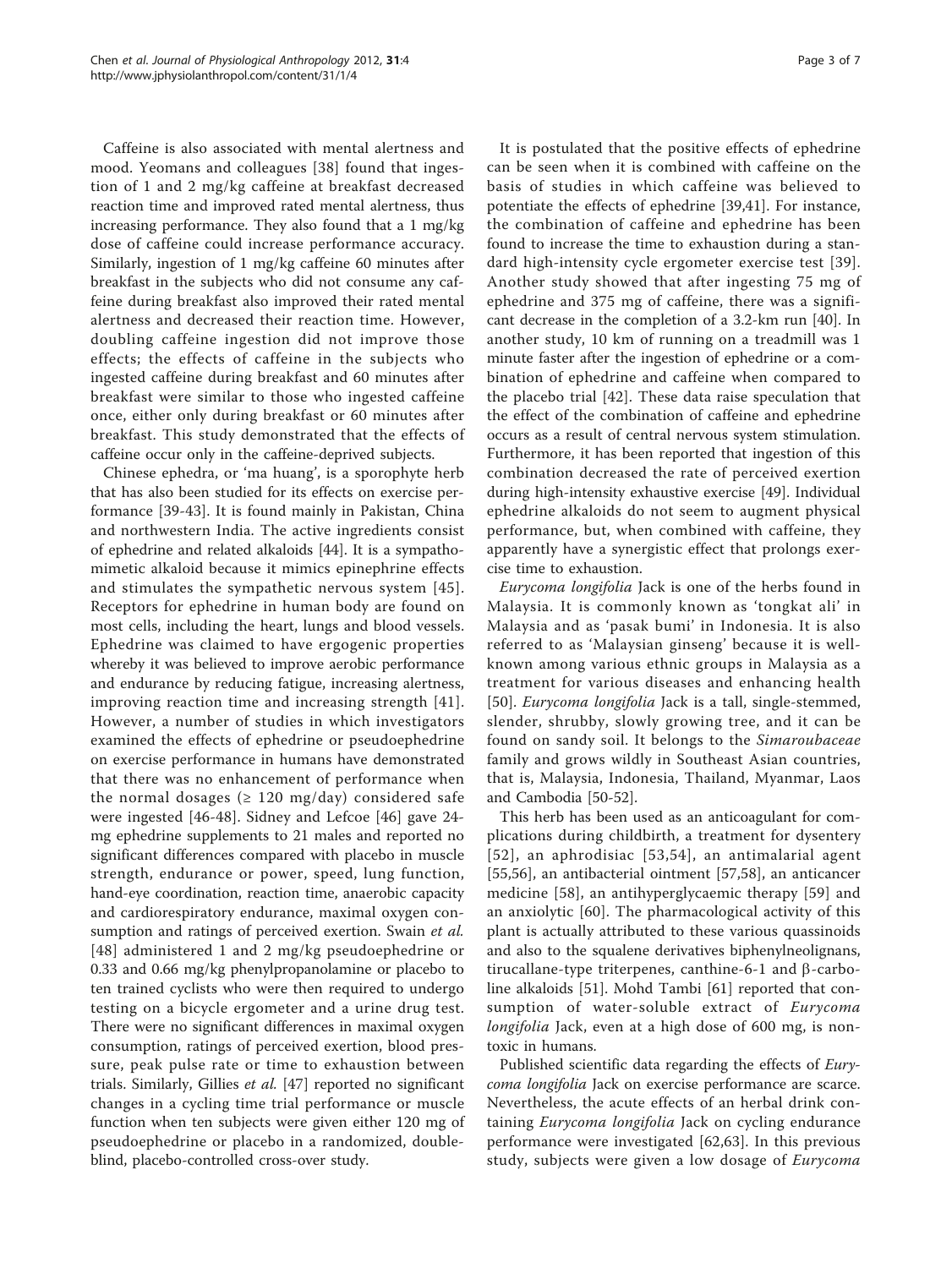longifolia Jack (approximately 0.67 mg of Eurycoma longifolia Jack per trial) during endurance cycling performance. The young, trained male cyclists ingested either an herbal drink or placebo and cycled as long as possible at 70% VO2max for the first hour and at 80%  $VO<sub>2</sub>max$  thereafter until exhaustion during the experimental trials. It was reported that there was no significant improvement in cycling performance or in the physiological responses between the two trials in this study. It is speculated that the results could be due to the inadequate concentration of Eurycoma longifolia Jack in the drink (0.1 mg/100 ml of drink) which was given to the subjects during the cycling trials.

Subsequently, we conducted another study to investigate the effects of Eurycoma longifolia Jack on endurance running performance with a higher dosage of this herb and a longer supplementation duration [[64\]](#page-6-0). Twelve recreational athletes were recruited to participate in this study, in which they were asked to consume two capsules of the supplement (75 mg of Eurycoma longifolia Jack per capsule) or placebo capsules daily for 7 days before and again 1 hour prior to the exercise trial. We observed that this amount of Eurycoma longifolia Jack (150 mg daily for 7 days) had no beneficial effects on the participants' endurance running performance and physiological responses. However, it has been reported that *Eurycoma longifolia* Jack supplementation (150 mg for 5 weeks) can increase muscle strength [\[65](#page-6-0)]. Therefore, we believe that the supplementation period and maybe the dosage used in our previous study were still insufficient to elicit the beneficial effects of Eurycoma longifolia Jack on endurance performance and physiological responses. Thus further study at higher dosages and for longer supplementation periods may be warranted to determine its effects on exercise and sports performance.

Some of these herbs have been shown to have beneficial effects on psychological states. For example, ginseng has positive effects on stress, caffeine improves mental alertness and mood and Eurycoma longifolia Jack has anxiolytic (that is, antianxiety) properties. However, how these changes in psychological states as a result of herbal supplementation affect sports performance has not been well-studied. Hence further studies could also focus on the effects of these herbs on psychological states and determine if these effects (if any) are associated with a concomitant improvement in sports performance.

#### Conclusions

Table 1 summarises the selected studies on the effects of ginseng, caffeine, ephedrine, a combination of caffeine and ephedrine, and *Eurycoma longifolia* Jack in exercise and sports performance. It can be observed from the

| <b>Studies</b>                       | Population                                                                                       | <b>Herbal treatment</b>                                                       | <b>Exercise</b>                                                                                                                                                                                               | Key findings                                                                                             |
|--------------------------------------|--------------------------------------------------------------------------------------------------|-------------------------------------------------------------------------------|---------------------------------------------------------------------------------------------------------------------------------------------------------------------------------------------------------------|----------------------------------------------------------------------------------------------------------|
| Panax ginseng                        |                                                                                                  |                                                                               |                                                                                                                                                                                                               |                                                                                                          |
| Kim et al., 2005<br>$[14]$           | Seven healthy<br>males                                                                           | 2 g of Panax ginseng extract or<br>placebo three times per day for 8<br>weeks | Exhaustive incremental exercise on<br>treadmill                                                                                                                                                               | Increased exercise duration until<br>exhaustion and facilitation of<br>recovery from exhaustive exercise |
| Liang et al.,<br>2005 [18]           | 29 untrained<br>adults (ages<br>20 to 35 years<br>old)                                           | For 30 days: 1, 350 mg/day Panax<br>ginseng or placebo                        | Endurance exercise on cycle<br>ergometer at 65% to 70% VO <sub>2</sub> peak.<br>Exercise intensity increased by 30 W<br>at every 5-minute interval after first<br>35 minutes of exercise until<br>exhaustion. | Improved endurance exercise time<br>to exhaustion with Panax ginseng<br>consumption                      |
| Caffeine                             |                                                                                                  |                                                                               |                                                                                                                                                                                                               |                                                                                                          |
| Ping et al., 2010<br>$[31]$          | Nine male<br>recreational<br>runners                                                             | 1 hour prior to exercise: 5 mg/kg<br>body weight of caffeine or placebo       | Running to exhaustion at 70%<br>VO <sub>2</sub> max on a motorised treadmill in<br>the heat (31°C and 70% relative<br>humidity)                                                                               | Improved endurance running<br>performance in the heat                                                    |
| Bell and<br>McLellan, 2003<br>$[24]$ | Nine males                                                                                       | 1 hour before exercise: 5 or 2.5 mg/<br>kg body mass of caffeine or placebo   | Exercise rides to exhaustion on cycle<br>ergometer at 80% VO <sub>2</sub> max<br>performed in the morning and 5<br>hours later on the same day                                                                | Increased exercise time to<br>exhaustion                                                                 |
| Cohen et al.,<br>1996 [28]           | Seven<br>endurance-<br>trained<br>competitive<br>road racers<br>(ages $23$ to $51$<br>years old) | 0, 5 or 9 mg/kg body mass of<br>caffeine                                      | Maximal effort of 21-km road racers<br>outdoors in hot and humid<br>conditions                                                                                                                                | Race performance in high heat<br>stress not affected by caffeine<br>supplementation                      |

Table 1 Selected studies on the effects of ginseng, caffeine, ephedrine, combination of caffeine and ephedrine, and Eurycoma longifolia Jack in exercise and sports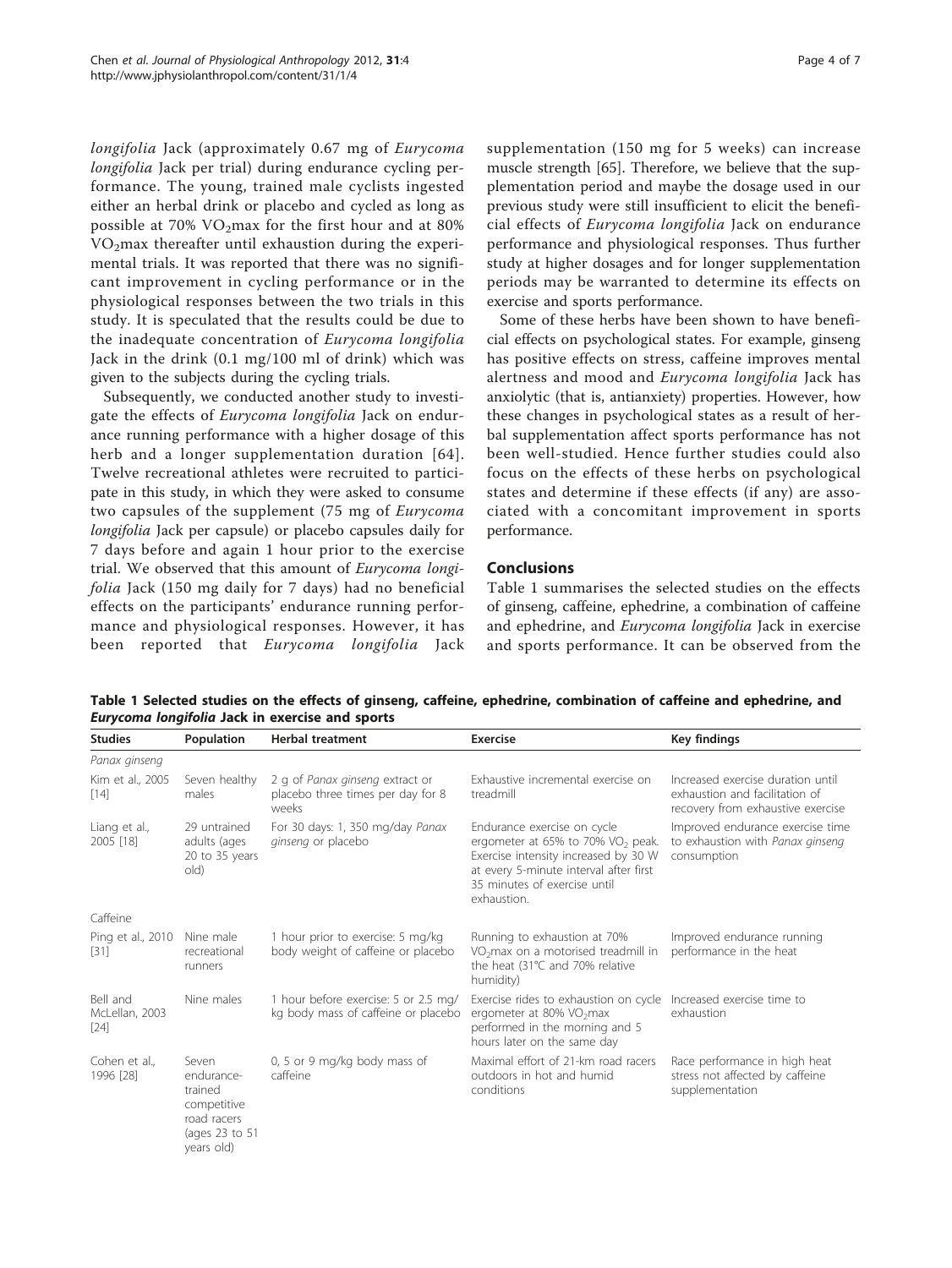| Collomp et al.,<br>1992 [37]                 | Seven trained<br>and seven<br>untrained<br>subjects   | Single dose of 250 mg of caffeine or $2 \times 100$ -metre freestyle swims at<br>placebo                                                                                                                                                                                     | maximal speed separated by 20<br>minutes of passive recovery                                                                                                                                                                                      | Trained subjects exhibited significant<br>improvement in swimming velocity<br>after caffeine supplementation                                                                                                 |
|----------------------------------------------|-------------------------------------------------------|------------------------------------------------------------------------------------------------------------------------------------------------------------------------------------------------------------------------------------------------------------------------------|---------------------------------------------------------------------------------------------------------------------------------------------------------------------------------------------------------------------------------------------------|--------------------------------------------------------------------------------------------------------------------------------------------------------------------------------------------------------------|
| Costill et al.,<br>1978 [25]                 | Nine<br>competitive<br>cyclists                       | Ingestion of coffee containing 339<br>mg of caffeine or exercise without<br>caffeine                                                                                                                                                                                         | Exercise until exhaustion on a<br>bicycle ergometer at 80% VO <sub>2</sub> max                                                                                                                                                                    | Cycling time with caffeine ingestion<br>greater than non-caffeine fluid<br>ingestion                                                                                                                         |
| Graham and<br>Spriet, 1991 [27]              | Seven trained<br>competitive<br>runners               | 1 hour before exercise: 9 mg/kg<br>body mass of caffeine or placebo                                                                                                                                                                                                          | Four exercise trials at approximately<br>85% VO <sub>2</sub> max: two trials of running<br>to exhaustion and two trials of<br>cycling to exhaustion.                                                                                              | Endurance time increased with<br>caffeine supplementation in both<br>exercise modes                                                                                                                          |
| Schneiker et al.,<br>2006 [23]               | Ten male<br>team sport<br>athletes                    | 6 mg/kg body mass of caffeine or<br>placebo 1 hour before exercise                                                                                                                                                                                                           | Two 36-minute halves, with each<br>half composed of $18 \times 4$ -second<br>sprints and 2 minutes of active<br>recovery at 35% VO <sub>2</sub> peak between<br>each sprint                                                                       | Total amount of sprint work<br>performed and mean peak power<br>score achieved during sprints were<br>greater with caffeine ingestion in<br>both exercise halves                                             |
| Ephedrine                                    |                                                       |                                                                                                                                                                                                                                                                              |                                                                                                                                                                                                                                                   |                                                                                                                                                                                                              |
| Sidney and<br>Lefcoe, 1977<br>$[46]$         | 21 healthy<br>males (ages 19<br>to 30 years<br>old)   | A single dose of ephedrine (24 mg)<br>or placebo                                                                                                                                                                                                                             | Muscle strength, endurance and<br>power exercise                                                                                                                                                                                                  | No effect on any of the<br>measurements of physical work<br>capacity                                                                                                                                         |
| $Caffeine +$<br>ephedrine                    |                                                       |                                                                                                                                                                                                                                                                              |                                                                                                                                                                                                                                                   |                                                                                                                                                                                                              |
| Bell and Jacobs,<br>1999 [40]                | Nine male<br>recreational<br>runners                  | 2 hours before trials: combination of<br>375 mg of caffeine and 75 mg of<br>ephedrine or placebo                                                                                                                                                                             | Trials of the Canadian Forces Warrior<br>Test (3.2-km run wearing 'fighting<br>order' which weighed about 11 kg).                                                                                                                                 | Run time significantly faster in the<br>treatment group compared with<br>placebo, and test performance was<br>improved by caffeine and ephedrine                                                             |
| Bell et al., 2000<br>$[49]$                  | 12 healthy<br>untrained<br>males                      | 1.5 to 2 hours before exercise: 5<br>mg/kg body mass of caffeine plus<br>0.8 mg/kg body mass of ephedrine,<br>4 mg/kg body mass of caffeine plus<br>1 mg/kg body mass of ephedrine, 4<br>mg/kg body mass of caffeine plus<br>0.8 mg/kg body mass of ephedrine,<br>or placebo | Cycling to exhaustion on a cycle<br>ergometer at 85% VO <sub>2</sub> peak                                                                                                                                                                         | Time to exhaustion in the treatment<br>trial greater than placebo                                                                                                                                            |
| Bell et al., 1998<br>$[39]$                  | Eight males                                           | 1.5 hours before exercise: 5 mg/kg<br>body mass of caffeine, 1 mg/kg<br>body mass of ephedrine,<br>combination of both caffeine and<br>ephedrine, or placebo                                                                                                                 | Exercise on a cycle ergometer at a<br>maximal power output until<br>exhaustion                                                                                                                                                                    | Only the combination of caffeine<br>and ephedrine led to a significantly<br>longer time to exhaustion than<br>placebo                                                                                        |
| Bell et al., 2002<br>$[42]$                  | 12 subjects                                           | 4 mg/kg body mass of caffeine, 0.8<br>mg/kg body mass of ephedrine,<br>combination of both caffeine and<br>ephedrine, or placebo                                                                                                                                             | 10-km run in a climatic suite at 12°C<br>to 13°C on treadmill while wearing a<br>helmet and backpack weighing 11<br>kg. Speed was regulated by subjects.                                                                                          | Running time decreased in<br>ephedrine and combination of<br>ephedrine and caffeine trials.<br>Running pace increased in<br>ephedrine compared with<br>nonephedrine groups over the last<br>5 km of the run. |
| Williams et al.,<br>2008 [43]                | Nine<br>resistance-<br>trained male<br>participants   | 45 minutes before exercise: 300 mg<br>of caffeine, 300 mg of caffeine plus<br>60 mg of ephedrine, or 300 mg of<br>glucose placebo                                                                                                                                            | Maximal strength exercise of bench<br>press (BP) at one repetition<br>maximum (1 RM) and latissimus<br>dorsi pull-down (LP) at 1 RM. Each<br>subject also performed repeated<br>repetitions at 80% of 1 RM on both<br>BP and LP until exhaustion. | Increased alertness and enhanced<br>mood after supplementation of<br>combination of caffeine and<br>ephedrine. No differences in muscle<br>strength, endurance or peak aerobic<br>power.                     |
| Eurycoma<br>longifolia Jack                  |                                                       |                                                                                                                                                                                                                                                                              |                                                                                                                                                                                                                                                   |                                                                                                                                                                                                              |
| Muhamad et al., 12 recreational<br>2010 [64] | male athletes<br>(age $23.3 \pm 3.7$<br>years old SD) | Two capsules per day containing 75<br>mg of Eurycoma longifolia Jack or<br>placebo for 7 days before and<br>another two capsules 1 hour before<br>exercise trial                                                                                                             | 60-minute run on treadmill at 60%<br>VO <sub>2</sub> max followed by 20-minute time<br>trial                                                                                                                                                      | Running distance during time trial<br>with Eurycoma longifolia Jack was<br>not different from placebo.<br>Physiological responses were also<br>not different between trials.                                 |
| Ooi et al., 2001<br>$[62]$ , 2003 $[63]$     | Six male<br>cyclists                                  | Ingestion of herbal drink containing<br>0.1 mg of Eurycoma longifolia Jack<br>per 100 ml of drink (about 0.67 mg                                                                                                                                                             | Cycling at 70% $VO2$ max for the first<br>hour and 80% VO <sub>2</sub> max thereafter<br>until exhaustion                                                                                                                                         | No significant improvement in<br>cycling performance or physiological<br>responses                                                                                                                           |

## Table 1 Selected studies on the effects of ginseng, caffeine, ephedrine, combination of caffeine and ephedrine, and **Eurycoma longifolia Jack in exercise and sports (Continued)**<br>Collomn et al. Seven trained Single dose of 250 mg of caffeine or

 $VO<sub>2</sub>$ max, maximal oxygen consumption;  $VO<sub>2</sub>$  peak, peak oxygen consumption.

of Eurycoma per trial) or placebo

drink during exercise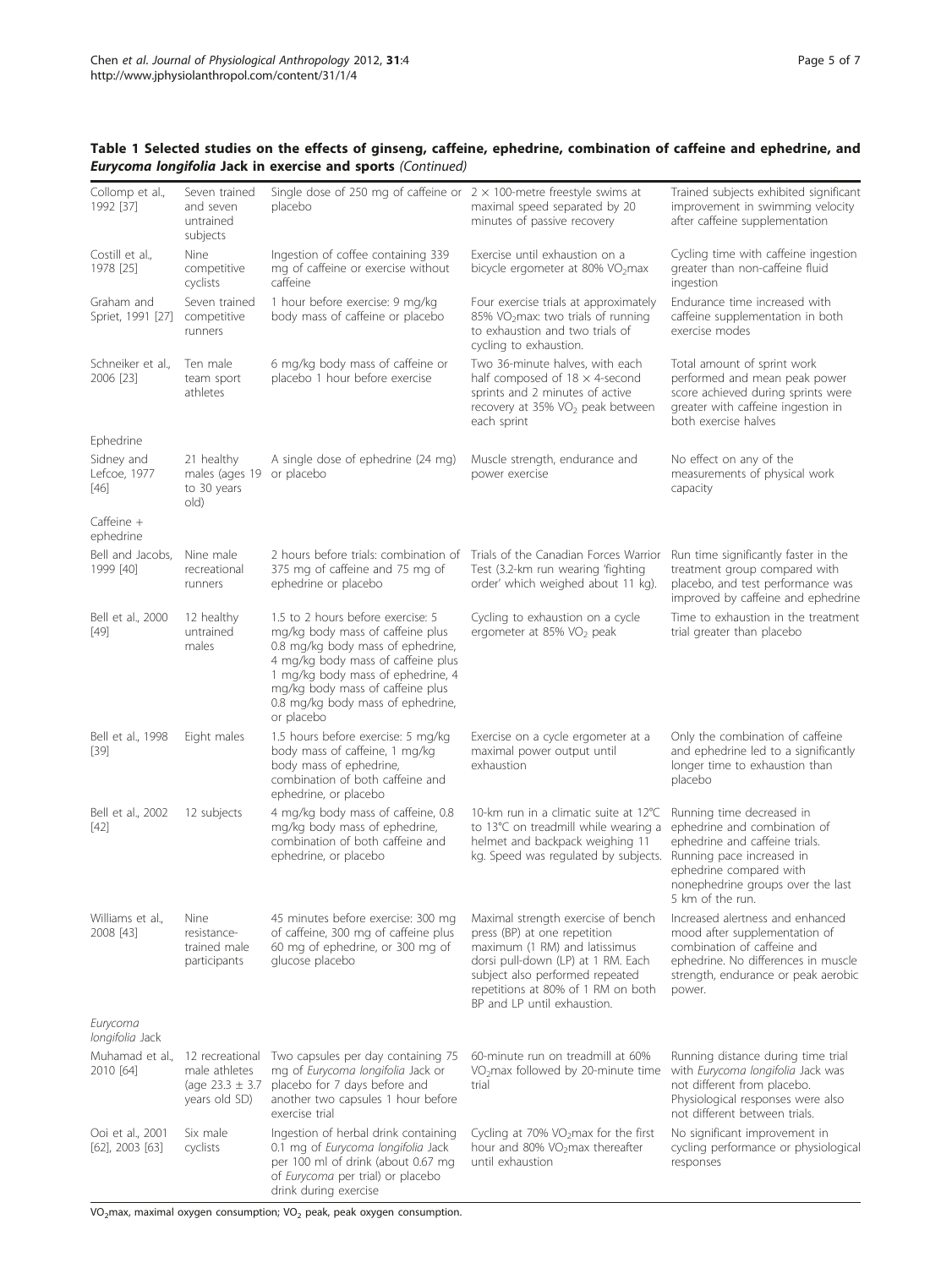<span id="page-5-0"></span>data in this table that researchers have used various types of herbs to determine their effectiveness in enhancing sports performance. To date, the findings regarding their purported ergogenic effects are still inconclusive. The reason for these equivocal findings could be due to the differences in physiological responses of each individual toward the supplementation of these herbs. For example, there could be differences in terms of absorption, transport and storage of the active ingredients in the body of the participants in the studies. Furthermore, individual differences in physical attributes such as fitness level, body composition, age and sex could have resulted in varied responses toward the types of herbs consumed. Nevertheless, our review of the available literature led us to the following conclusions.

Panax ginseng, when administered at an adequate dosage (between 200 and 400 g/day) for a period of longer than 8 weeks may improve physical performance.

Caffeine consumption 1 hour prior to exercise at a prescribed dosage of 2 to 9 mg/kg body mass may prolong exercise time to exhaustion. Ma huang did not exert any ergogenic effect on sports performance when it was taken alone, but there is some evidence of improved physical performance when it is combined with caffeine, .

Eurycoma longifolia Jack, or 'tongkat ali', has not appeared to elicit any ergogenic effect on endurance performance in a limited number of studies of these herbs. However, future studies of this herb are definitely warranted because there might be a dose-dependent response and the supplementation duration of the previous studies might have been too short.

#### Authors' contributions

All authors participated in the design of the study of Eurycoma longifolia Jack. AS and FK searched for more articles and journals related to the effects of supplements on exercise and sports performance. All authors read and selected relevant information and data from these articles and journals that were included in the text of this review. AS prepared the first draft of this review. FK and CK revised the draft manuscript that was submitted to the editorial board of this journal. CK made the necessary amendments that were recommended by the reviewers. All authors read and approved the final manuscript.

#### Competing interests

The authors declare that they have no competing interests.

#### Received: 11 April 2011 Accepted: 8 March 2012 Published: 8 March 2012

#### References

- 1. Kennedy DO, Scholey AB: [Ginseng: potential for the enhancement of](http://www.ncbi.nlm.nih.gov/pubmed/12895687?dopt=Abstract) [cognitive performance and mood.](http://www.ncbi.nlm.nih.gov/pubmed/12895687?dopt=Abstract) Pharmacol Biochem Behav 2003, 75:687-700.
- 2. Popov IM, Goldwag WJ: A review of the properties of clinical effects of ginseng. Am J Chin Med (Gard City N Y) 1973, 1:263-270.
- 3. Carr CJ: Natural Plant Products that Enhance Performance and Endurance Hillsdale, NJ: Lawrence Erlbaum Associates; 1986, 138-192.
- 4. Bahrke MS, Morgan WP: [Evaluation of the ergogenic properties of](http://www.ncbi.nlm.nih.gov/pubmed/7817063?dopt=Abstract) [ginseng.](http://www.ncbi.nlm.nih.gov/pubmed/7817063?dopt=Abstract) Sports Med 1994, 18:229-248.
- 5. Takagi K, Saito H, Nabata H: [Pharmacological studies of](http://www.ncbi.nlm.nih.gov/pubmed/4538416?dopt=Abstract) Panax ginseng [root: estimation of pharmacological actions of](http://www.ncbi.nlm.nih.gov/pubmed/4538416?dopt=Abstract) Panax ginseng root. Jpn J Pharmacol 1972, 22:245-259.
- 6. Samira MM, Attia MA, Allam M, Elwan O: [Effect of the standardized](http://www.ncbi.nlm.nih.gov/pubmed/4076533?dopt=Abstract) [ginseng extract G115 on the metabolism and electrical activity of the](http://www.ncbi.nlm.nih.gov/pubmed/4076533?dopt=Abstract) rabbit'[s brain.](http://www.ncbi.nlm.nih.gov/pubmed/4076533?dopt=Abstract) J Int Med Res 1985, 13:342-348.
- 7. Yamamoto M, Takeuchi N, Kumagai A, Yamamura Y: [Stimulatory effect of](http://www.ncbi.nlm.nih.gov/pubmed/578435?dopt=Abstract) Panax ginseng [principles on DNA, RNA, protein and lipid synthesis in rat](http://www.ncbi.nlm.nih.gov/pubmed/578435?dopt=Abstract) [bone marrow.](http://www.ncbi.nlm.nih.gov/pubmed/578435?dopt=Abstract) Arzneimittelforschung 1977, 27:1169-1173.
- 8. Odani T, Ushio Y, Arichi S: The effect of ginsenosides on adrenocorticotropin secretion in primary culture of rat pituitary cells. Planta Med 1986, 9:112-118.
- 9. Grandhi A, Mujumdar AM, Patwardhan B: [A comparative pharmacological](http://www.ncbi.nlm.nih.gov/pubmed/7898119?dopt=Abstract) [investigation of ashwaggandha and ginseng.](http://www.ncbi.nlm.nih.gov/pubmed/7898119?dopt=Abstract) J Ethnopharmacol 1994, 44:131-135.
- 10. Zhing G, Jiang Y: [Calcium channel blockage and anti-free radical actions](http://www.ncbi.nlm.nih.gov/pubmed/9594317?dopt=Abstract) [of ginsenosides.](http://www.ncbi.nlm.nih.gov/pubmed/9594317?dopt=Abstract) Chin Med J 1997, 110:28-29.
- 11. Ahuja A, Goswami A, Adhikari A, Ghosh AK: Evaluation of effects of revital on physical performance in sportsmen. Indian Pract 1992, 45:685-688.
- 12. Bucci LR: Dietary substances not required in human metabolism. Nutrients as Ergogenic Aids for Sports and Exercise Boca Raton, FL: CRC Press; 1993, 83-90.
- 13. Bucci LR: [Selected herbals and human exercise performance.](http://www.ncbi.nlm.nih.gov/pubmed/10919969?dopt=Abstract) Am J Clin Nutr 2000, 72(suppl):624S-636S.
- 14. Kim SH, Park KS, Chang MJ, Sung JH: Effects of Panax [ginseng extract on](http://www.ncbi.nlm.nih.gov/pubmed/16355078?dopt=Abstract) [exercise-induced oxidative stress.](http://www.ncbi.nlm.nih.gov/pubmed/16355078?dopt=Abstract) J Sports Med Phys Fitness 2005, 45:178-182.
- 15. Gaffney BT, Hugel HM, Rich PA: The effects of [Eleutherococcus senticosus](http://www.ncbi.nlm.nih.gov/pubmed/11798012?dopt=Abstract) and Panax ginseng [on steroidal hormone indices of stress and](http://www.ncbi.nlm.nih.gov/pubmed/11798012?dopt=Abstract) [lymphocyte subset numbers in endurance athletes.](http://www.ncbi.nlm.nih.gov/pubmed/11798012?dopt=Abstract) Life Sci 2001, 70:431-442.
- 16. Brekhman II, Dardymov IV: [New substances of plant origin which increase](http://www.ncbi.nlm.nih.gov/pubmed/4892434?dopt=Abstract) [non-specific resistance.](http://www.ncbi.nlm.nih.gov/pubmed/4892434?dopt=Abstract) Annu Rev Pharmacol 1969, 9:419-430.
- 17. Rai D, Bhatia G, Sen T, Palit G; [Anti-stress effects of](http://www.ncbi.nlm.nih.gov/pubmed/14737017?dopt=Abstract) Ginkgo biloba and Panax ginseng[: a comparative study.](http://www.ncbi.nlm.nih.gov/pubmed/14737017?dopt=Abstract) J Pharmacol Sci 2003, 93:458-464
- 18. Liang MTC, Podolka TD, Chuang WJ: [Panax notoginseng](http://www.ncbi.nlm.nih.gov/pubmed/15744902?dopt=Abstract) supplementation [enhances physical performance during endurance exercise.](http://www.ncbi.nlm.nih.gov/pubmed/15744902?dopt=Abstract) *J Strength* Cond Res 2005, 19:108-114.
- 19. McNaughton L, Egan G, Caelli G: A comparison of Chinese and Russian ginseng as ergogenic aids to improve various effects of physical fitness. Int Clin Nutr Rev 1989, 90:32-35.
- 20. Reay JL, Kennedy DO, Scholey AB: Effects of [Panax ginseng](http://www.ncbi.nlm.nih.gov/pubmed/16401645?dopt=Abstract), consumed [with and without glucose, on blood glucose levels and cognitive](http://www.ncbi.nlm.nih.gov/pubmed/16401645?dopt=Abstract) [performance during sustained](http://www.ncbi.nlm.nih.gov/pubmed/16401645?dopt=Abstract) 'mentally demanding' tasks. J Psychopharmacol 2006, 20:771-781.
- 21. Cui JF, Garle M, Björkhem I, Eneroth P: [Determination of aglycones of](http://www.ncbi.nlm.nih.gov/pubmed/8743108?dopt=Abstract) [ginsenosides in ginseng preparations sold in Sweden and in urine](http://www.ncbi.nlm.nih.gov/pubmed/8743108?dopt=Abstract) [samples from Swedish athletes consuming ginseng.](http://www.ncbi.nlm.nih.gov/pubmed/8743108?dopt=Abstract) Scand J Clin Lab Invest 1996, 56:151-160.
- 22. Cui JF, Björkhem I, Eneroth P: [Gas chromatographic-mass spectrometric](http://www.ncbi.nlm.nih.gov/pubmed/9080321?dopt=Abstract) determination of 20(S[\)-protopanaxadiol and 20\(](http://www.ncbi.nlm.nih.gov/pubmed/9080321?dopt=Abstract)S)-protopanaxatriol for [study on human urinary excretion of ginsenosides after ingestion of](http://www.ncbi.nlm.nih.gov/pubmed/9080321?dopt=Abstract) [ginseng preparations.](http://www.ncbi.nlm.nih.gov/pubmed/9080321?dopt=Abstract) J Chromatogr B Biomed Sci Appl 1997, 689:349-355.
- Schneiker KT, Bishop D, Dawson B, Hackett LP: [Effects of caffeine on](http://www.ncbi.nlm.nih.gov/pubmed/16540848?dopt=Abstract) [prolonged intermittent-sprint ability in team-sport athletes.](http://www.ncbi.nlm.nih.gov/pubmed/16540848?dopt=Abstract) Med Sci Sports Exerc 2006, 38:578-585.
- 24. Bell DG, McLellan TM: [Effect of repeated caffeine ingestion on repeated](http://www.ncbi.nlm.nih.gov/pubmed/12900689?dopt=Abstract) [exhaustive exercise endurance.](http://www.ncbi.nlm.nih.gov/pubmed/12900689?dopt=Abstract) Med Sci Sports Exerc 2003, 35:1348-1354.
- 25. Costill DL, Dalsky GP, Fink WJ: [Effects of caffeine ingestion on metabolism](http://www.ncbi.nlm.nih.gov/pubmed/723503?dopt=Abstract) [and exercise performance.](http://www.ncbi.nlm.nih.gov/pubmed/723503?dopt=Abstract) Med Sci Sports 1978, 10:155-158.
- 26. Kovacs EM, Stegen JHCH, Brous F: [Effects of caffeinated drinks on](http://www.ncbi.nlm.nih.gov/pubmed/9688750?dopt=Abstract) [substrate metabolism, caffeine excretion, and performance.](http://www.ncbi.nlm.nih.gov/pubmed/9688750?dopt=Abstract) J Appl Physiol 1998, 85:709-715.
- 27. Graham TE, Spriet LL: [Performance and metabolic responses to a high](http://www.ncbi.nlm.nih.gov/pubmed/1778925?dopt=Abstract) [caffeine dose during prolonged exercise.](http://www.ncbi.nlm.nih.gov/pubmed/1778925?dopt=Abstract) J Appl Physiol 1991, 71:2292-2298.
- 28. Cohen BS, Nelson AG, Prevost MC, Thompson GD, Marx BD, Morris GS: [Effects of caffeine ingestion on endurance racing in heat and humidity.](http://www.ncbi.nlm.nih.gov/pubmed/8781869?dopt=Abstract) Eur J Appl Physiol Occup Physiol 1996, 73:358-363.
- 29. Jackman M, Mendling P, Friars D, Graham TE: [Metabolic catecholamines](http://www.ncbi.nlm.nih.gov/pubmed/8904583?dopt=Abstract) [and endurance response to caffeine during intense exercise.](http://www.ncbi.nlm.nih.gov/pubmed/8904583?dopt=Abstract) J Appl Physiol 1996, 81:1658-1663.